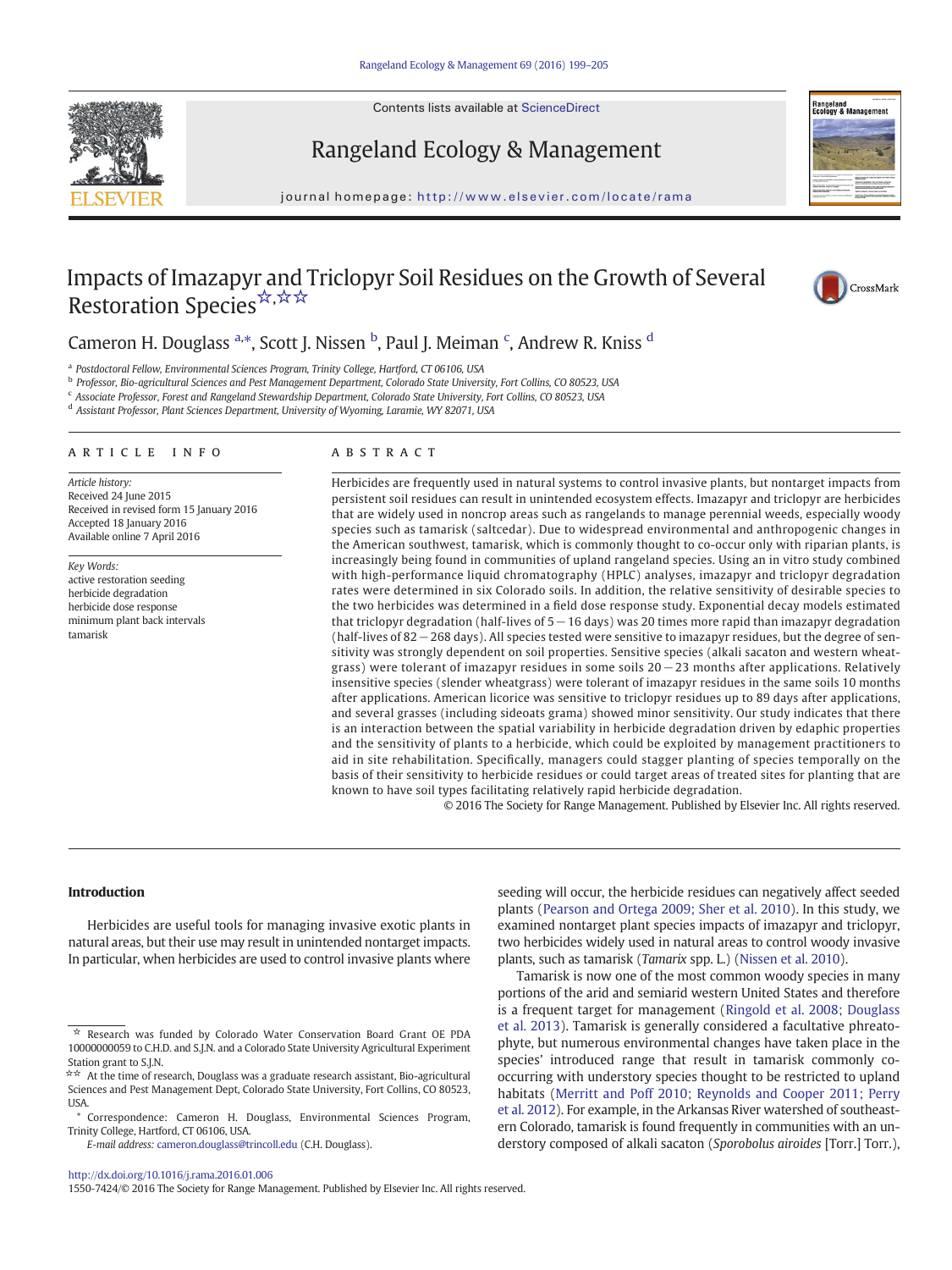sand dropseed (S. cryptandrus [Torr.] A. Gray), western wheatgrass (Pascopyrum smithii [Rydb.] A. Love), fourwing saltbush (Atriplex canescens [Pursh] Nutt.), and rubber rabbitbrush (*Ericameria nauseosa* [Pall. Ex Pursh] G.L. Nesom & Baird) [\(Lindauer 1983; Douglass 2013; USDA-NRCS, 2014](#page-5-0)).

Imazapyr is a broad-spectrum herbicide, and products containing this compound can be applied using several different methods and timings ([Senseman 2007\)](#page-6-0). Imazapyr is used frequently to control invasive plants in wetter habitats because it rapidly photodegrades when applied to water, but not soils ([Mallipudi et al. 1991\)](#page-5-0). Imazapyr residues can be long-lived in the soil, with reported soil half-lives  $(t_{50})$  between 25 d and 142 d, depending on edaphic and environmental conditions ([Senseman 2007](#page-6-0)). Triclopyr is generally only phytotoxic to dicotyledonous plants and degrades rapidly in soil ( $t_{50} = 10 - 46$  d) [\(Senseman](#page-6-0) [2007](#page-6-0)). Soil degradation of both herbicides is known to occur primarily via microbial activity. Therefore, environmental parameters that promote soil biological activity (e.g., soil moisture levels) generally increase degradation rates of both herbicides [\(Skopp et al. 1990; Johnson et al.](#page-6-0) [1995b; McDowell et al. 1997; Conant et al. 2004; Newton et al. 2008](#page-6-0)).

Given the choice among several herbicides with similar efficacy against the target weed, the herbicide with the least potential for nontarget environmental effects is generally recommended [\(Masters and](#page-5-0) [Nissen 1998\)](#page-5-0). However, there are circumstances where the herbicide that is known to have nontarget impacts is more appropriate given project objectives and the landscape-scale of treatments. This is the case with large-scale aerial applications to manage tamarisk, where imazapyr is most commonly used in spite of its broad spectrum of activity and relatively long-lived soil residues [\(Duncan and McDaniel 1998;](#page-5-0) [Nissen et al. 2010](#page-5-0)). Understanding the relative sensitivity of desirable native species to herbicide residues could allow for more reliable plant establishment when seeding is used to restore native species following such herbicide applications. For instance, plants that are relatively more tolerant of imazapyr residues could be seeded first, and then species that are more susceptible could be seeded later after imazapyr degrades.

However, few studies have empirically tied imazapyr or triclopyr degradation in field soils to the sensitivity of plant species endemic to regions where tamarisk has proliferated ([Kaeser and Kirkman 2010;](#page-5-0) [Ortega and Pearson 2011](#page-5-0)). Therefore, the objectives of our study were to 1) determine imazapyr and triclopyr degradation rates in several soils from tamarisk-dominated sites in southeastern Colorado and 2) determine the sensitivity of nine important restoration plant species to the herbicides in the field.

#### **Methods**

Four tamarisk-infested sites (CC, FL, LJ, and OR) in the Arkansas River watershed near Pueblo, Colorado (Table 1) were used solely as soil sources for herbicide degradation experiments [\(Fig. 1\)](#page-2-0). Two other

#### Table 1

Soil type, pH, cation exchange capacity (CEC), organic matter (OM), and texture for sites sampled in this study. Sites marked with an asterisk (\*) were those at which the plant species sensitivity studies were conducted. All results from private laboratory analysis.

| Site                                                  | Latitude                                                                   | Longitude                                                                                                                             | Soil subgroup                                                                                                                                    |             | Soil series                                                           | Soil type                                                                |
|-------------------------------------------------------|----------------------------------------------------------------------------|---------------------------------------------------------------------------------------------------------------------------------------|--------------------------------------------------------------------------------------------------------------------------------------------------|-------------|-----------------------------------------------------------------------|--------------------------------------------------------------------------|
| $AR^*$<br>CC<br>FI.<br>$HO^*$<br>LJ<br>0 <sub>R</sub> | 40°38'51"<br>38°29'27"<br>38°22'47"<br>40°36'42"<br>37°59′34″<br>38°10'57" | $-105^{\circ}0'1''$<br>$-105^{\circ}12'7''$<br>$-105^{\circ}2'16''$<br>$-104^{\circ}59'38''$<br>$-103°33'0"$<br>$-103^{\circ}44'52''$ | Aridic Haplustalfs<br><b>Ustic Torriorthents</b><br>Aquic Ustifluvents<br>Aridic Argiustolls<br><b>Ustic Torrifluvents</b><br>Vertic Fluvaquents |             | <b>Fort Collins</b><br>Shingle<br>N/A<br>Nunn<br>Glenberg<br>Apishapa | Clay loam<br>Loamy sand<br>Sandy loam<br>Clay loam<br>Sandy loam<br>Loam |
|                                                       | pH                                                                         | CEC (meg $100 g^{-1}$ )                                                                                                               | OM(%)                                                                                                                                            | Sand $(\%)$ | $Silt$ $(\%)$                                                         | Clay $(\%)$                                                              |
| $AR^*$                                                | 8.10                                                                       | 26.60                                                                                                                                 | 1.90                                                                                                                                             | 39.2        | 32.0                                                                  | 28.8                                                                     |
| CC                                                    | 7.78                                                                       | 16.30                                                                                                                                 | 1.70                                                                                                                                             | 85.2        | 11.6                                                                  | 3.2                                                                      |
| FI.                                                   | 7.90                                                                       | 19.75                                                                                                                                 | 1.75                                                                                                                                             | 61.2        | 30.6                                                                  | 8.2                                                                      |
| $HO^*$                                                | 7.90                                                                       | 31.10                                                                                                                                 | 3.00                                                                                                                                             | 30.8        | 30.0                                                                  | 39.2                                                                     |
| LJ                                                    | 8.00                                                                       | 20.65                                                                                                                                 | 1.75                                                                                                                                             | 68.2        | 28.6                                                                  | 3.2                                                                      |
| OR                                                    | 7.80                                                                       | 25.00                                                                                                                                 | 3.10                                                                                                                                             | 46.2        | 35.4                                                                  | 18.4                                                                     |

sites (AR and HO) located in north-central Colorado were used for both herbicide degradation and field dose response experiments. NRCS site descriptions do not exist for the precise locations of the study at the CC and FL sites. Both sites had fine-textured soils and plant communities dominated by alkali sacaton, western wheatgrass, fourwing saltbush, and twoscale saltbush (Atriplex micrantha Ledeb.). The LJ and OR sites are categorized as "salt meadows" by NRCS, with slightly coarser soils, and plant communities dominated by alkali sacaton, sand dropseed, western wheatgrass, and inland saltgrass (Distichlis spicata [L.] Greene) ([Soil Survey Staff, 2015\)](#page-6-0). The AR and HO sites are on research farms operated by the Colorado State University Agricultural Experiment Station, and these sites are characterized by fine-textured clay loam soils.

#### Laboratory Herbicide Degradation Experiments

We collected soil from the upper 10 cm of untreated areas at each of the six sites 16−27 May 2011. Moist soils were spread out in 1- to 2-cm layers on butcher paper and air-dried for 72 h. Air-dry soils were sieved (2 mm), and a subsample was removed for chemical and textural analyses (AgSource Laboratories, Lincoln, NE). A second subsample was treated with 1 mg active ingredient (ai) kg soil<sup>-1</sup> of imazapyr and triclopyr using a handheld spray bottle containing the herbicide solution. Treatment solutions were made with 99.8% pure analytical standards of the two herbicides. The imazapyr concentration was roughly equivalent to the typical field application rate (1.12 kg ai ha<sup>-1</sup>), while the triclopyr concentration was 57% of the typical field rate (1.96 kg ai ha<sup>-1</sup>). The aqueous volume of the treatment solutions was adjusted to bring each soil to 75% of field capacity. Treated soils were homogenized in a soil tumbler for 30 minutes.

Twenty-seven subsamples (20 gm) of each herbicide-treated soil were weighed into 50 mL polypropylene centrifuge tubes and held in a dark incubator at 23−25°C and 65−70% relative humidity. At 0, 3.5, 7, 14, 28, 56, 112, and 160 days after treatment (DAT), three tubes containing soil from each site were removed and stored at −20°C until analysis. Every other week during the experiment, tubes were vigorously shaken and the lid was removed momentarily to allow air exchange. Water was added periodically to maintain soils at 75% of field capacity. The laboratory herbicide degradation experiment was repeated, and each soil sample was extracted and analyzed in triplicate using the HPLC methodology described in Appendix S1 (available online at [http://dx.doi.org/10.1016/j.rama.2016.01.006](http://dx.doi.org/)).

#### Field Plant Species Sensitivity (Dose-Response) Experiments

The following serial dilutions of imazapyr (Habitat, 28.7% isopropylamine salt [BASF Corp., Florham Park, NJ]) and triclopyr (Garlon 4 Ultra, 60.45% butoxyethyl ester [Dow Agro Sciences LLC, Indianapolis, IN]) herbicides were applied to plots:  $1 \times$ ,  $0.5 \times$ ,  $0.25 \times$ ,  $0.125 \times$ , 0.0625 $\times$ , 0.0313 $\times$ , 0.0156 $\times$ , and 0 $\times$  (**Table S1** available online at [http://dx.doi.org/10.1016/j.rama.2016.01.006](http://dx.doi.org/)). The highest  $("1×")$ imazapyr rate was 0.28 kg ai ha $^{-1}$ , which corresponds to 25% of the typical field application rate (and of the concentration used in degradation studies). The highest triclopyr rate was 3.92 kg ai ha<sup>-1</sup>, which corresponds to twice the typical field application rate and 350% of the triclopyr concentration used in degradation studies. We selected these imazapyr and triclopyr ranges based on previous experience to allow for a range of responses from mortality to survival. Herbicide applications were made on 1 June (HO) and 6 June (AR) 2011, using a  $CO<sub>2</sub>$ -pressurized backpack sprayer calibrated to deliver spray solutions at 141 l ha $^{\rm -1}.$  Herbicide applications were made to bare soil, and plants were seeded within 24 hours of applications. Untreated control plots (the " $0 \times$ " dose earlier) were also included in the experimental design, and the entire experimental area was hand-weeded to reduce weed competition.

Two forbs, one shrub, and six grasses were selected for use in the field dose response experiment because of their common occurrence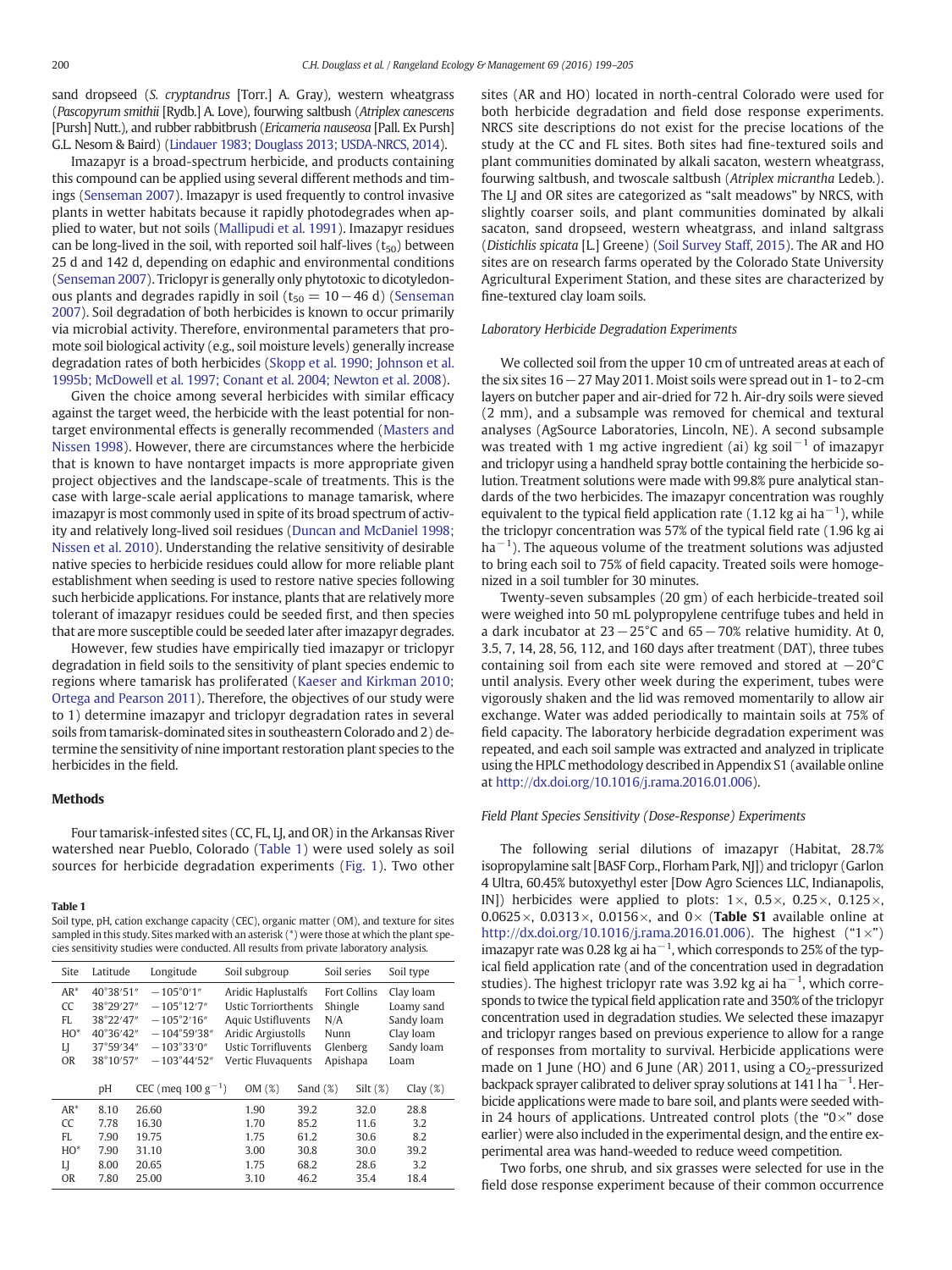<span id="page-2-0"></span>

Figure 1. Location of tamarisk soil sampling sites in eastern Colorado, United States. Sites "AR" (CSU Agricultural Research, Development and Education Center) and "HO" (CSU Horticultural Research Center) were also used for field herbicide sensitivity studies. Sites "CC" (Canon City), "FL" (Florence), "LJ" (La Junta), and "OR" (Ordway) were sites in the Arkansas River Watershed used for a simultaneously occurring large-scale tamarisk management study ([Douglass et al. 2013\)](#page-5-0).

at sites in the Arkansas River watershed where tamarisk occurs (Table S2, available online at [http://dx.doi.org/10.1016/j.rama.2016.](http://dx.doi.org/) [01.006\)](http://dx.doi.org/) [\(Lindauer 1983; Douglass 2013](#page-5-0)). A split-split plot experimental design was replicated at the two sites (AR and HO). Herbicides were applied within  $3 \times 23$  m plots, and plant species were seeded perpendicular to the herbicide treatment plots. A modified seed drill was used to plant seeds 1 cm deep in two rows. Forbs and grasses were seeded at densities of 0.39 and 1.18 seeds  $cm^{-1}$  of row, respectively. Each plant species × herbicide rate treatment was replicated four times at each of the two sites. Total water from June to October 2011 was 44.0 cm and 49.0 cm, respectively, at AR and HO.

Aboveground biomass for all species was collected from a randomly selected 0.25 m<sup>2</sup> portion of each plot  $24-25$  October (HO) and 1 November (AR), with the exception of common sunflower (Helianthus annuus L.) biomass, which was collected 2 weeks earlier. All plants were clipped at the soil surface, and biomass was oven-dried at 70°C for 7 d and then weighed. We collected additional data on species growth (stem density, plant height, and frequency) and fecundity dose responses to imazapyr and triclopyr, but their presentation and discussion were determined to be outside the scope of this manuscript. Information detailing methods for these other measured responses are reported in Appendix S2 (available online at [http://dx.doi.org/10.1016/j.rama.2016.01.006](http://dx.doi.org/)).

#### Statistical Analyses

Herbicide degradation rates were estimated separately for imazapyr and triclopyr in soils from the six sites using the following exponential decay equation that relates the response  $y$  (herbicide concentration expressed as mg kg $^{-1}$ ) to time t (days after treatment):

$$
y = d^*\left(\exp^{-t/e}\right) \tag{1}
$$

where  $d =$  estimated herbicide concentration immediately after application, and  $e =$  shape parameter related to the steepness of the decay curve. The  $e$  parameter was constrained to values  $> 0.8$  to aid model convergence. These regression models were used to calculate the soil half-life ( $t_{50}$  value, or the number of days to reach a 50% reduction in herbicide concentration) for imazapyr and triclopyr in soil from the six sites. Relationships between degradation rates of the two herbicides and soil chemical (pH, CEC) and physical (organic matter and texture) characteristics were analyzed using principal components analysis. The number of principal components axes to retain for analysis was determined using scree plots of eigenvalues because interpretable components were easily identified for our data [\(Jackson 1993](#page-5-0)). Extracted components were rotated using varimax rotation [\(Gotelli and Ellison 2013\)](#page-5-0).

The herbicide rate that caused a 20% reduction in plant species biomass ( $GR<sub>20</sub>$ ) was estimated using modified log-logistic dose response models [\(Seefeldt et al. 1995; Knezevic et al. 2007\)](#page-6-0):

$$
z = c + (d-c)/\left(1 + exp^{[b(\log[x] - \log[GR20])]}\right)
$$
 (2)

where  $c =$  lower limit,  $d =$  upper limit,  $x =$  herbicide rate (kg ai ha<sup>-1</sup>), and  $b =$  relative slope at the GR<sub>20</sub> value. Twenty percent was established as the response point of interest because this level of reduction in growth of seeded plant species could be considered tolerable by restoration practioners. Model reduction was conducted by setting the c-parameter equal to zero, then comparing AIC values for the 3- and 4-parameter models. In all cases, this analysis indicated that the 3 parameter model provided a better fit to the data, so the 3-parameter log-logistic model is presented. Log-logistic dose response models were fit separately for the two experiment sites ("AR" and "HO").

The amount of time  $(I_{20})$  required for each herbicide to degrade to the rate estimated to cause a 20% reduction in plant biomass  $(GR_{20})$ was then estimated for each species from herbicide degradation curves (Eq. 1). Compared with more commonly used  $GR_{50}$  and  $I_{50}$  estimates, the  $GR_{20}$  and  $I_{20}$  estimates we used deliberately provide a relatively conservative safe plant back interval. The "drc" package in R (ver. 2.15.2) was used for analyses of variance (ANOVA), exponential decay, and logistic dose response modeling [\(Ritz and Streibig 2005;](#page-6-0) R [Development](#page-5-0)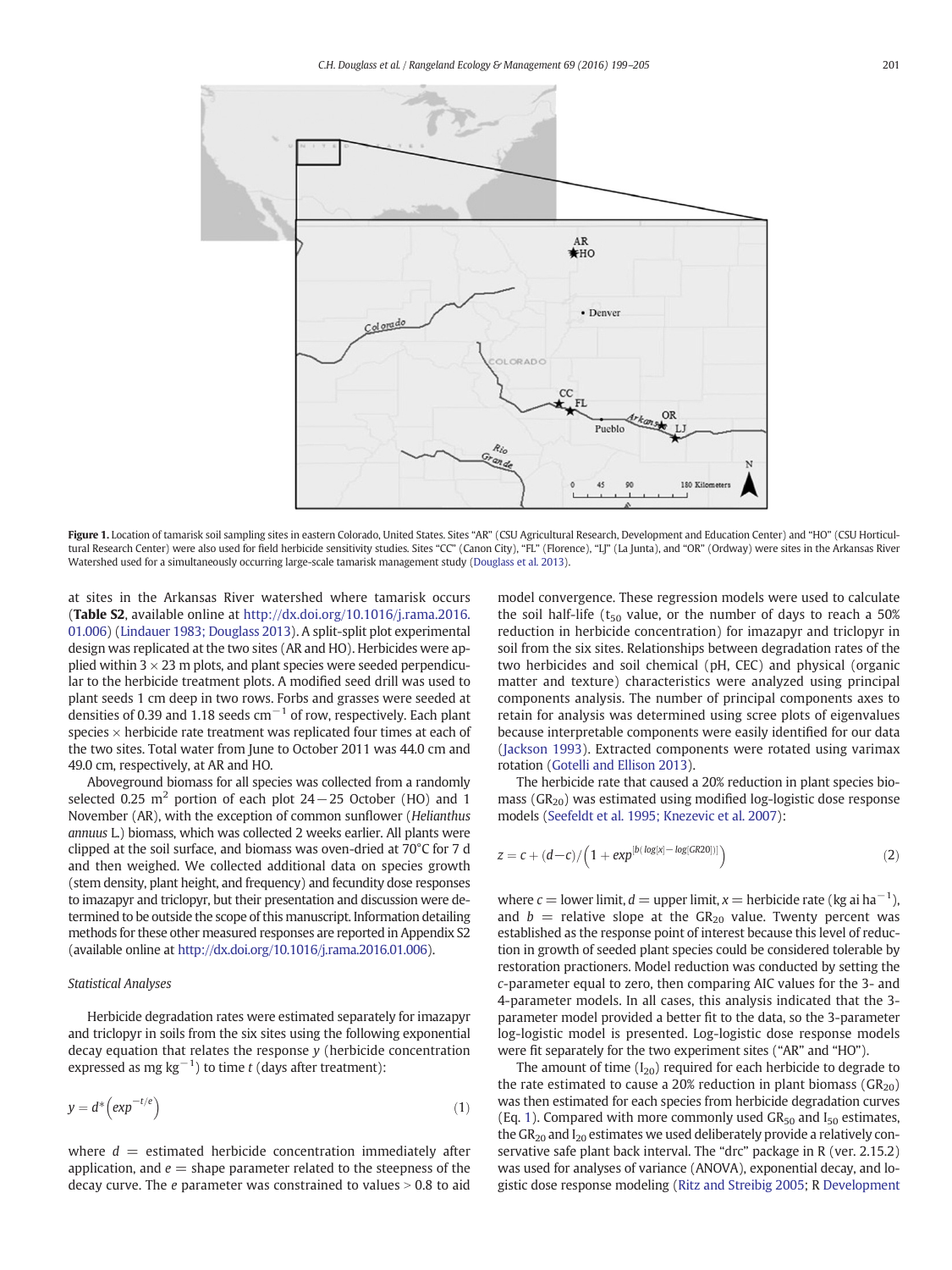<span id="page-3-0"></span>[Core Team 2014](#page-5-0)). JMP (ver. 10.0.1, SAS Institute, Cary, NC) software was used for all other statistical analyses.

## Results

## Herbicide Degradation

Mean retention time using the described HPLC methodology was 7.45 minutes (coefficient of variation  $\text{[CV]} = 4.6\%$ ) for imazapyr and 11.50 minutes ( $CV = 0.6\%$ ) for triclopyr. Recovery of imazapyr in fortified, quality control soil samples averaged  $91.3\%$  (CV = 21.5%), and mean triclopyr recovery was  $86.5\%$  (CV = 13.5%). The limit of quantification (LOQ) was 0.01 mg kg<sup>-1</sup> in the soils tested, and the limit of detection (LOD) was 0.005  $mg kg^{-1}$ . Details on our HPLC methodology are available in Appendix S1 (available online at [http://dx.doi.org/10.](http://dx.doi.org/) [1016/j.rama.2016.01.006\)](http://dx.doi.org/).

Similarities among the six sites in their soil herbicide degradation profiles allowed us to construct generalized models on the basis of relative rates (slow, moderate, and fast) of imazapyr and triclopyr degradation in our study soils. Site pairs that shared imazapyr degradation profiles were slow (AR & LJ), moderate (CC & FL), and fast (HO & OR). Sites that shared triclopyr degradation profiles were slow (FL & LJ), moderate (CC & AR), and fast (HO & OR). Imazapyr degradation occurred most rapidly in soils from OR ( $t_{50} = 82$  d [Fig. 2]) and most slowly in soils from AR and LJ (mean  $t_{50} = 259$  d). Soil half-lives in soils from the remaining sites were 122 d (HO) to 165 d (CC and FL). Triclopyr degradation occurred most rapidly in soils from OR and HO (mean  $t_{50} = 5$ ) d) and most slowly ( $P < 0.05$ ) in soils from FL ( $t_{50} = 12$  d) and LJ ( $t_{50}$  $= 16$  d). Average triclopyr degradation occurred 19 times faster (mean  $t_{50} = 9$  d) than average imazapyr degradation (mean  $t_{50} = 175$  d).

Two principal components accounted for 86% of the variation in soil herbicide degradation rates ([Fig. 3\)](#page-4-0). The first principal component (43% of the variation) indicated that degradation of both herbicides occurred more rapidly in finer-textured soils with higher organic matter and CEC. The second principal component (an additional 43% of the variation) suggested that triclopyr degradation in particular occurred more slowly in coarser-textured soils.

# Plant Species Sensitivity

Results presented in this section are based solely on biomass data. Results for other plant dose responses (morphology, abundance, and fecundity data) to herbicide treatments are reported in Tables S3 (imazapyr) and S4 (triclopyr) (available online at [http://dx.doi.org/10.](http://dx.doi.org/) [1016/j.rama.2016.01.006](http://dx.doi.org/)). Some species were highly tolerant of all

applied concentrations of triclopyr (fourwing saltbush, slender wheatgrass [Elymus trachycaulus (Link) Gould ex Shinner], and bottlebrush squirreltail [Elymus elymoides (Raf.) Swezey]) and imazapyr (bottlebrush squirreltail) and showed no dose response in the study. Common sunflower did not establish sufficiently at either site, so sensitivity data are not presented for this species.

Fourwing saltbush was sensitive to imazapyr residues [\(Table 2](#page-4-0)). Consequently, in soils with fast to moderate degradation profiles, 14.9−28.9 months would need to pass before imazapyr residues reached the  $GR_{20}$  rate for the species [\(Table 3](#page-4-0)). Alkali sacaton was the grass most sensitive to imazapyr residues, and  $I_{20}$  values for the species in soils with fast to moderate degradation profiles were 20.6−32.7 months. Western wheatgrass was less sensitive to imazapyr, and the predicted  $I_{20}$  (22.7 – 30.9 months) varied relatively little across soils with different degradation profiles. Sideoats grama (Bouteloua curtipendula [Michx.] Torr.) and Canada wildrye (Elymus canadensis L.) were similarly sensitive to imazapyr. Predicted  $I_{20}$  values in soils with fast to moderate degradation profiles were 15.0−28.1 months for the two species. For soils with slow degradation profiles,  $I_{20}$  values for these species were 42.5−53.5 months. Slender wheatgrass was the most tolerant grass species to imazapyr, with an  $I_{20}$  value of 18.9 months in soils with moderate degradation profiles. In soils with slower degradation profiles, the predicted imazapyr  $I_{20}$  for slender wheatgrass was 37.4 months.

American licorice (Glycyrrhiza lepidota Pursh) was relatively sensi-tive to triclopyr [\(Table 2](#page-4-0)). Models predicted American licorice  $I_{20}$  values between 10.3 d (fast degradation profiles) and 89.1 d (slow degradation profiles). Grass sensitivity to triclopyr was highest for sideoats grama, with I<sub>20</sub> values of 28.3  $-58.9$  d in soils with moderate to slow degradation profiles. Alkali sacaton and Canada wildrye were also sensitive to triclopyr, with predicted  $I_{20}$  values of 2.1 – 3.6 d for soils with fast to moderate degradation profiles. Western wheatgrass was highly tolerant of triclopyr and was only negatively affected by residue levels found in study soils for a few hours after applications.

# **Discussion**

## Herbicide Degradation

Overall, we found that triclopyr residues degrade much more rapidly than imazapyr residues, confirming what is known about the two herbicides [\(Senseman 2007\)](#page-6-0). Imazapyr degradation occurred relatively quickly in soils from Ordway ( $t_{50} = 82$  d) and also in soils from HO, FL, and CC (mean  $t_{50} = 150$  d). These results corroborate previous studies that reported soil imazapyr half-lives of 25−144 d ([McDowell et al.](#page-5-0)



Figure 2. Exponential decay herbicide degradation models for triclopyr (L) and imazapyr (R) in soil from six sites in eastern Colorado (see [Fig. 1](#page-2-0)). Triclopyr decay model residual standard error  $= 0.09$  (df  $= 276$ ), and imazapyr decay model residual standard error  $= 0.18$  (df  $= 276$ ).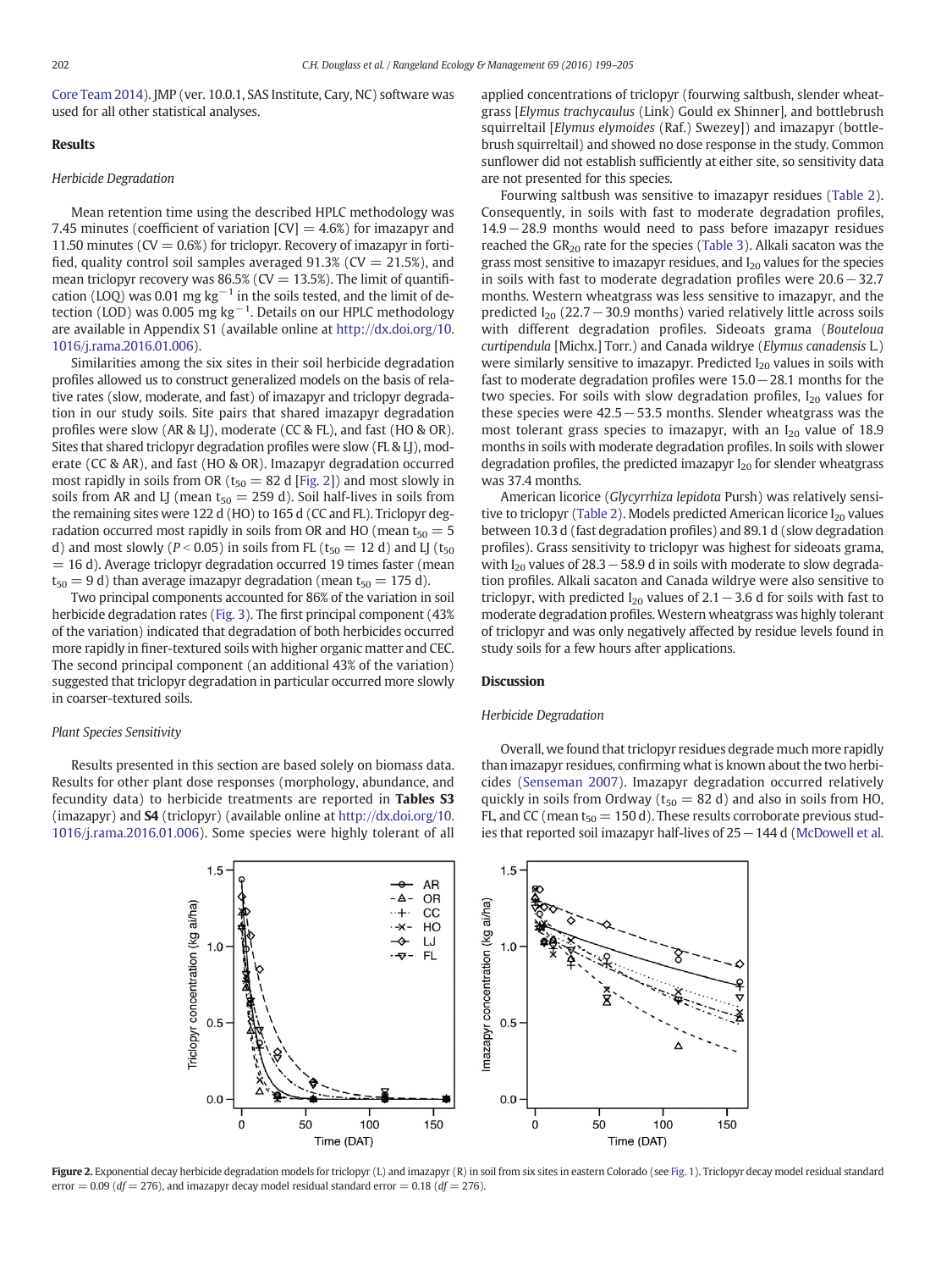<span id="page-4-0"></span>

Figure 3. Factor loading plot of standardized and rotated variables from principal components analysis of relationship between imazapyr and triclopyr soil degradation rates (analyzed as  $t_{50}$  values) and physical (organic matter [%] and texture [% sand, silt, clay]) and chemical (pH, CEC [meq 100 g−1]) characteristics of the Colorado soil used in this study. Principal component 1 explained 43.3% of the variance between the variables, and principal component 2 an additional 42.7% of the variance.

[1997; Borjesson et al. 2004](#page-5-0)). However, imazapyr degradation in two of our soils (AR and LJ) occurred 80% slower (mean  $t_{50} = 259$  d) than was expected. On the other hand, triclopyr degradation occurred in 4−7 d for all sites except FL ( $t_{50}$  = 12 d), and LJ ( $t_{50}$  = 16 d). These degradation rates are mostly faster than what has been reported ( $t_{50} = 10 - 46$  d), but other studies have found soil half-lives as short as 5 d for some soils ([Johnson et al. 1995a; Senseman 2007\)](#page-5-0).

On the basis of previous work with both herbicides, we expected that differences between soils in texture and organic matter would determine varying soil water holding capacity and herbicide adsorption and consequently affect degradation rates [\(Pusino et al. 1994;](#page-5-0) [McDowell et al. 1997; Wang and Liu 1999; Thompson et al. 2000](#page-5-0)). Reduced soil moisture levels are known to directly inhibit aerobic microbial activity that is critical for the degradation of both herbicides

#### Table 2

Imazapyr and triclopyr rates at which restoration plant species biomass was reduced 20% ( $GR_{20}$ ) as estimated from log-logistic dose response models of the form  $y = c + (d - c)/(1 + exp^{[b(log[x] - log[GR20])]})$ . Data are from companion field dose response studies carried out at two sites (AR and HO) in northern Colorado.

|                  | Species                  | AR                                       |         | HO                              |       |  |
|------------------|--------------------------|------------------------------------------|---------|---------------------------------|-------|--|
|                  |                          | $GR_{20}$<br>$(kg$ ai ha <sup>-1</sup> ) | SE.     | $GR_{20}$<br>$(kg a i ha^{-1})$ | SE.   |  |
| <b>IMAZAPYR</b>  | Alkali sacaton           | PF <sup>1</sup>                          |         | 0.017                           | 0.010 |  |
|                  | Fourwing saltbush        | < 0.001                                  | &0.001  | 0.055                           | 0.030 |  |
|                  | Canada wildrye           | 0.016                                    | 0.020   | 0.052                           | 0.020 |  |
|                  | Sideoats grama           | 0.039                                    | 0.100   | 0.056                           | 0.020 |  |
|                  | Western wheatgrass       | 0.103                                    | 0.100   | 0.011                           | 0.020 |  |
|                  | Slender wheatgrass       | 0.059                                    | 0.040   | 0.138                           | 0.090 |  |
|                  | Bottlebrush squirreltail | PE <sup>1</sup>                          |         | NR <sup>2</sup>                 |       |  |
|                  | American licorice        | PF <sup>1</sup>                          |         | PF <sup>1</sup>                 |       |  |
| <b>TRICLOPYR</b> | American licorice        | 0.015                                    | < 0.001 | 0.281                           | 0.580 |  |
|                  | Sideoats grama           | 0.067                                    | 0.130   | 1.540                           | 0.520 |  |
|                  | Alkali sacaton           | PF <sup>1</sup>                          |         | 0.891                           | 0.960 |  |
|                  | Canada wildrye           | 1.606                                    | 0.770   | 0.825                           | 0.530 |  |
|                  | Western wheatgrass       | 1.370                                    | 1.090   | NR <sup>2</sup>                 |       |  |
|                  | Fourwing saltbush        | NR <sup>2</sup>                          |         | NR <sup>2</sup>                 |       |  |
|                  | Bottlebrush squirreltail | PE <sup>1</sup>                          |         | NR <sup>2</sup>                 |       |  |
|                  | Slender wheatgrass       | NR <sup>2</sup>                          |         | NR <sup>2</sup>                 |       |  |

 $1$  PE, the given species did not establish sufficiently for biomass samples to be collected. <sup>2</sup> NR, the given species demonstrated no measurable response to imazapyr at any rates used in the study.

[\(Conant et al. 2004\)](#page-5-0). Edaphic predictions largely held true for soils in our study. Degradation of both herbicides occurred more rapidly in fine-textured soils with relatively high organic matter. Degradation rates were slowed in soils with lower organic matter, particularly in coarser-textured soils.

# Plant Species Sensitivity

Triclopyr was so short-lived in the specific soils tested that overall productivity of most plant species was unaffected by applications at even twice the normal field rate (1.96 kg ai ha<sup>-1</sup>). American licorice and sideoats grama were exceptions to this trend, with triclopyr residues affecting these species persisting for 2−3 mo in soils with slow degradation profiles. Triclopyr is not normally considered to be injurious to grasses, but [Huffman and Jacoby \(1984\)](#page-5-0) reported that high rates of triclopyr (roughly equivalent to the highest rate we used) decreased germination of sideoats grama by 50%. In another study, 1.09 kg ai ha−<sup>1</sup> of a slightly different triclopyr formulation (Garlon 3A, 44.4% TEA salt) applied before planting reduced biomass 67−92% in several species [\(Kaeser and Kirkman 2010](#page-5-0)). Neither of these studies was carried out under field conditions. Together with our results, though, they indicate there may be greater potential for injury to sensitive grasses from triclopyr residues than is generally assumed, which is worthy of further study.

Sensitivity of many plants to imazapyr is well documented ([Kaeser](#page-5-0) [and Kirkman 2010](#page-5-0)). What is surprising about our results is that species tolerance to imazapyr, while still relatively low overall, was variable. Western and and slender wheatgrass were sensitive to imazapyr residues equivalent to 10−18% of the typical imazapyr field application rate (1.12 kg ai ha $^{-1}$ ). Fourwing saltbush and Canada wildrye were sensitive to imazapyr residues equivalent to 2−3% of the typical imazapyr field application rate. While knowledge of species' relative sensitivity to imazapyr is by itself valuable, our study also found a strong interaction between plant species' sensitivity to imazapyr and spatially variable edaphic factors affecting the herbicide's soil persistence. Productivity of some species in our study was negatively affected by imazapyr residues expected 10 months after applications in some soils. Productivity

#### Table 3

Time until herbicide soil residue levels fell below concentrations at which dose response models predicted that seeded restoration species biomass would be reduced 20%. Time predictions  $(I_{20})$  were estimated from exponential decay models (see [Fig. 2](#page-3-0)) using species specific growth response data ( $GR_{20}$ ) derived from log-logistic dose response models (see Table 2). Data were calculated separately for site pairs that shared fast, moderate or slow degradation profiles<sup>1</sup>.

|                  | <b>Species</b>                                                                                                                                                                            | FAST                                                                                                                                 |                                  | MODERATE                                                                                                         |                                       | <b>SLOW</b>                                                                                                                             |                                 |
|------------------|-------------------------------------------------------------------------------------------------------------------------------------------------------------------------------------------|--------------------------------------------------------------------------------------------------------------------------------------|----------------------------------|------------------------------------------------------------------------------------------------------------------|---------------------------------------|-----------------------------------------------------------------------------------------------------------------------------------------|---------------------------------|
|                  |                                                                                                                                                                                           | $I_{20}$ (d)                                                                                                                         | SE                               | $I_{20}$ (d)                                                                                                     | <b>SE</b>                             | $I_{20}$ (d)                                                                                                                            | <b>SE</b>                       |
| <b>IMAZAPYR</b>  | Alkali sacaton<br>Western wheatgrass<br>Fourwing saltbush<br>Canada wildrye<br>Sideoats grama<br>Slender wheatgrass<br>Bottlebrush squirreltail                                           | 626<br>690<br>453<br>462<br>451<br>316<br>NR <sup>3</sup>                                                                            | 83<br>62<br>60<br>61<br>60<br>42 | 994<br>714<br>879<br>830<br>751<br>575<br>$NR^3$                                                                 | 167<br>120<br>148<br>139<br>126<br>97 | PE <sup>2</sup><br>940<br>3,305<br>1.626<br>1.293<br>1.138<br>PE <sup>2</sup>                                                           | 186<br>655<br>322<br>256<br>226 |
| <b>TRICLOPYR</b> | American licorice<br>American licorice<br>Sideoats grama<br>Canada wildrye<br>Alkali sacaton<br>Western wheatgrass<br>Fourwing saltbush<br>Bottlebrush squirreltail<br>Slender wheatgrass | PF <sup>2</sup><br>10.3<br>PF <sup>2</sup><br>2.6<br>2.1<br>NR <sup>3</sup><br>NR <sup>3</sup><br>NR <sup>3</sup><br>NR <sup>3</sup> | 0.6<br>0.2<br>0.1                | PE <sup>2</sup><br>42.6<br>28.3<br>PE <sup>2</sup><br>3.6<br>< 1<br>$NR^3$<br>NR <sup>3</sup><br>NR <sup>3</sup> | 2.6<br>1.7<br>0.2<br>$<$ 1            | PE <sup>2</sup><br>89.1<br>58.9<br>PE <sup>2</sup><br>PE <sup>2</sup><br>$<$ 1<br>NR <sup>3</sup><br>PE <sup>2</sup><br>NR <sup>3</sup> | 6.2<br>4.1<br>$<$ 1             |

<sup>1</sup> Site pairs that shared degradation profile were as follows: imazapyr – fast (HO/OR), moderate(CC/FL), slow (AR/LJ); triclopyr – fast (HO/OR), moderate (AR, CC), slow (FL, LJ).

<sup>2</sup> PE, the given species did not establish sufficiently for biomass samples to be collected. <sup>3</sup> NR, the given species demonstrated no measurable response to triclopyr at any rates used in the study.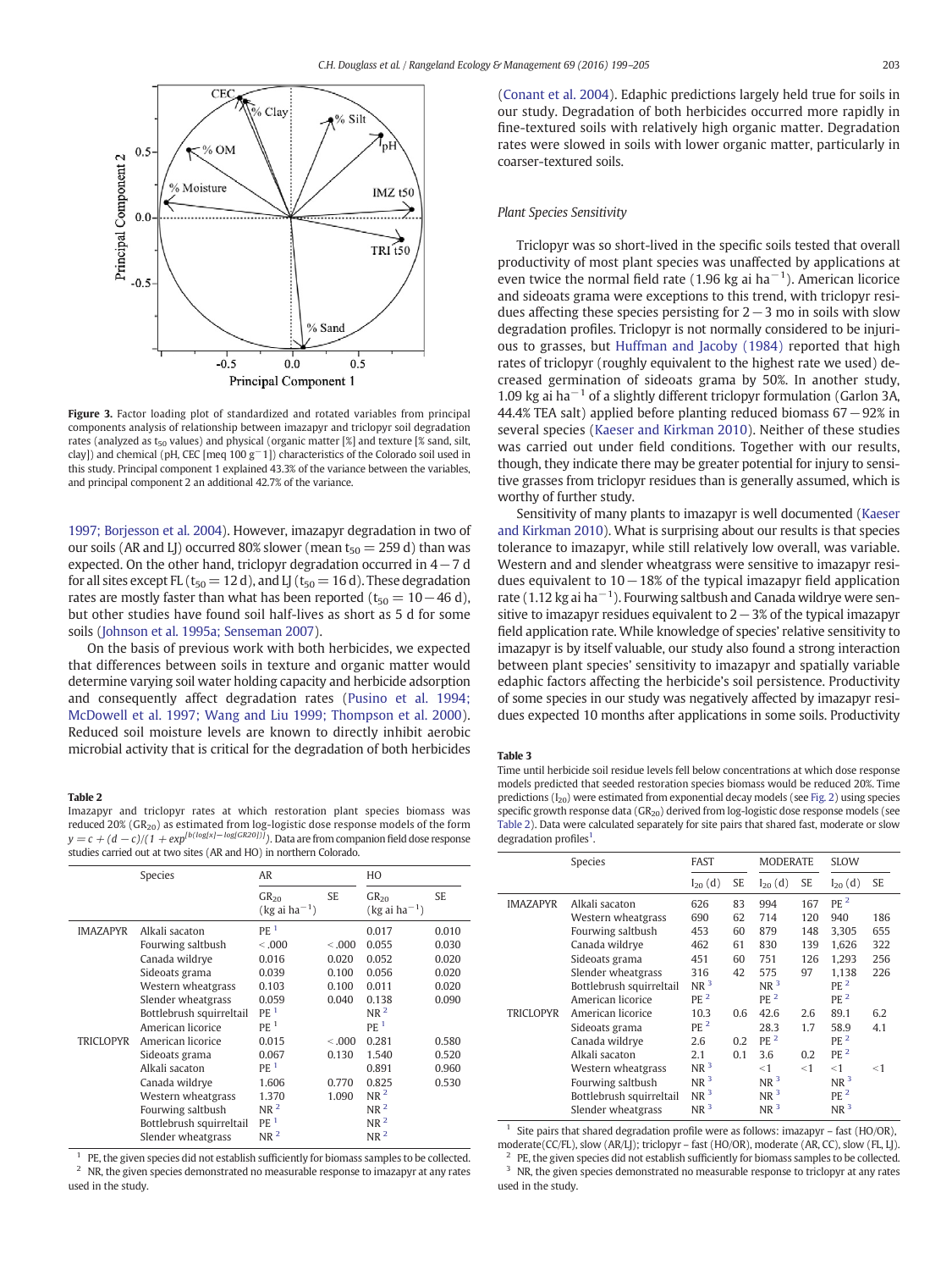<span id="page-5-0"></span>of other species was still impacted by residues expected as long as 4 years after applications, depending on a given soil's degradation profile.

Species sensitivity results for soils in which imazapyr degraded slowly should be thought of as worst-case scenarios because our experimental design involved planting seeds into recently (within 24 hours) sprayed soils. This design likely concentrated imazapyr in the top soil layer into which seeds were planted. In many scenarios time would pass between imazapyr applications and seeding, and imazapyr would be more fully distributed throughout the soil profile. Under certain soil conditions (neutral-high pH levels, low organic matter, and clay content), and with precipitation, imazapyr can move up to 25 cm downwards in the soil profile within months of application ([Vizantinopoulos and Lolos 1994; McDowell et al. 1997; Borjesson](#page-6-0) [et al. 2004\)](#page-6-0). Data presented for restoration species sensitivity in soil with moderate to fast imazapyr degradation profiles are more likely to be representative of applicable real-world management scenarios.

The persistence, mobility, and ultimate biological availability and activity of herbicides in soils is very site specific (Ogle and Warren 1954; Gevao et al. 2000). This study provides evidence for the important implications of herbicide degradation rates and resulting soil persistence on the establishment and growth of desirable plants. Herbicides such as imazapyr and triclopyr are commonly used in natural areas to control unwanted plant species and can serve beneficial roles in such efforts when properly used. Appropriate and informed herbicide use can favor the establishment of valuable native species, as Masters and Nissen (1998) demonstrated in their work on Euphorbia esula L. (leafy spurge) management in the Great Plains. Chemical weed management can also result in unintended negative outcomes, including the facilitation of secondary invasions following the removal of targeted species (Rinella et al. 2009; Ortega and Pearson 2011). In a companion study we found that large-scale aerial imazapyr treatments of tamarisk led to early successional dominance by the ruderal species kochia (Bassia scoparia [L.] A.J. Scott), which then inhibited understory plant community recovery (Douglass 2013).

There are often multiple approaches to controlling target weeds such as tamarisk. The use of integrated strategies incorporating mechanical or biological control methods can minimize negative environmental impacts to sites from invasive species management (Masters and Sheley 2001; Shafroth et al. 2008; Flory and Clay 2009). Also, application methods targeting individual plants rather than large areas can reduce the amount of a herbicide applied and minimize potential nontarget impacts (Rinella et al. 2009). It is critical that natural resource managers carefully consider treatment options for a given target species and, in particular, take into account possible environmental fates of herbicides, as well as how their persistence may affect revegetation. Finally, further study is necessary to develop imazapyr and triclopyr degradation models for a wider range of soil types and dose response models for a larger variety of relevant species. Such information would allow land managers to better predict herbicide soil residue levels through time and potential environmental impacts following common herbicide applications.

#### Implications

Rangeland managers using herbicides to control perennial weeds and invasive plants may understand that persistent herbicide residues can affect subsequently seeded species. It may not be as commonly known, though, that environmental and soil properties largely determine soil residue persistence. As a consequence, herbicides applied over a large area may vary spatially in their degradation rates. Small differences between adjacent soil types in texture and organic matter content, along with other properties, may result in the same plant species having variable sensitivities to the same herbicide across a large treated area. Data from our study will allow managers to be able to better plan for restoration seeding efforts following imazapyr or triclopyr applications by providing species and soil-specific minimum plant back intervals.

# Acknowledgement

This article is dedicated to Galen R. Brunk, a consummate scientist and friend whose laboratory assistance on this research was invaluable.

#### Appendix A. Supplementary Data

Supplementary data to this article can be found online at [http://dx.](http://dx.doi.org/10.1016/j.rama.2016.01.006) [doi.org/10.1016/j.rama.2016.01.006.](http://dx.doi.org/10.1016/j.rama.2016.01.006)

### References

- Borjesson, E., Torstensson, L., Stenstrom, J., 2004. [The fate of imazapyr in a Swedish](http://refhub.elsevier.com/S1550-7424(16)00008-7/rf0005) [railway embankment. Pest Manag. Sci. 60, 544](http://refhub.elsevier.com/S1550-7424(16)00008-7/rf0005)–549.
- Conant, R.T., Dalla-Betta, P., Klopatek, C.C., Klopatek, J.M., 2004. [Controls on soil respira](http://refhub.elsevier.com/S1550-7424(16)00008-7/rf0015)[tion in semiarid soils. Soil Biol. Biochem. 36, 945](http://refhub.elsevier.com/S1550-7424(16)00008-7/rf0015)–951.
- Douglass, C.H., 2013. Ecosystem impacts of tamarisk (Tamarix spp.) management in the Arkansas River watershed, Colorado: effects of disturbance and herbicide residues on passive plant community restoration [dissertation]. Colorado State University, Fort Collins, CO, USA Available at: [http://hdl.handle.net/10217/78842.](http://hdl.handle.net/10217/78842) Accessed 16 August 2014.
- Douglass, C.H., Nissen, S.J., Hart, C.R., 2013. [Tamarisk management: lessons and](http://refhub.elsevier.com/S1550-7424(16)00008-7/rf0025) [techniques. In: Sher, A.A., Quigley, M. \(Eds.\), Tamarix: a case study of ecological](http://refhub.elsevier.com/S1550-7424(16)00008-7/rf0025) [change in the American west. Oxford University Press, Inc., New York, NY, USA,](http://refhub.elsevier.com/S1550-7424(16)00008-7/rf0025) [pp. 333](http://refhub.elsevier.com/S1550-7424(16)00008-7/rf0025)–353.
- Duncan, K.W., McDaniel, K.C., 1998. Saltcedar (Tamarix [spp.\) management with imazapyr.](http://refhub.elsevier.com/S1550-7424(16)00008-7/rf0030) [Weed Technol. 12, 337](http://refhub.elsevier.com/S1550-7424(16)00008-7/rf0030)–344.
- Flory, S.L., Clay, K., 2009. [Invasive plant removal method determines native plant](http://refhub.elsevier.com/S1550-7424(16)00008-7/rf0035) [community responses. J. Appl. Ecol. 46, 434](http://refhub.elsevier.com/S1550-7424(16)00008-7/rf0035)–442.
- Gevao, B., Semple, K.T., Jones, K.C., 2000. [Bound pesticide residues in soils: a review.](http://refhub.elsevier.com/S1550-7424(16)00008-7/rf0040) [Environ. Pollut. 108, 3](http://refhub.elsevier.com/S1550-7424(16)00008-7/rf0040)–14.
- Gotelli, N.J., Ellison, A.M., 2013. [A primer of ecological statistics. second ed. Sinaeur Asso](http://refhub.elsevier.com/S1550-7424(16)00008-7/rf0045)[ciates, Inc., Sunderland, MA, USA 614 pp.](http://refhub.elsevier.com/S1550-7424(16)00008-7/rf0045)
- Huffman, A.H., Jacoby JR., P.W., 1984. [Effects of herbicides on germination and seedling](http://refhub.elsevier.com/S1550-7424(16)00008-7/rf0050) [development of three native grasses. J. Range Manag. 37, 40](http://refhub.elsevier.com/S1550-7424(16)00008-7/rf0050)–43.
- Jackson, D.A., 1993. [Stopping rules in principal components analysis: a comparison of](http://refhub.elsevier.com/S1550-7424(16)00008-7/rf0055) [heuristical and statistical approaches. Ecology 74, 2204](http://refhub.elsevier.com/S1550-7424(16)00008-7/rf0055)–2214.
- Johnson, W.G., Lavy, T.L., Gbur, E.E., 1995a. [Persistence of triclopyr and 2,4-D in](http://refhub.elsevier.com/S1550-7424(16)00008-7/rf0060) flooded and nonfl[ooded soils. J. Environ. Qual. 24, 493](http://refhub.elsevier.com/S1550-7424(16)00008-7/rf0060)–497.
- Johnson, W.G., Lavy, T.L., Gbur, E.E., 1995b. [Sorption, mobility and degradation of triclopyr](http://refhub.elsevier.com/S1550-7424(16)00008-7/rf0065) [and 2,4-D in four soils. Weed Sci. 43, 678](http://refhub.elsevier.com/S1550-7424(16)00008-7/rf0065)–684.

Kaeser, M.J., Kirkman, L.K., 2010. [The effects of pre- and post-emergent herbicides on non](http://refhub.elsevier.com/S1550-7424(16)00008-7/rf0070)[target native plant species of the longleaf pine ecosystem. J Torrey Bot Soc 137, 420](http://refhub.elsevier.com/S1550-7424(16)00008-7/rf0070)–430.

- Knezevic, S.Z., Streibig, J.C., Ritz, C., 2007. [Utilizing R software package for dose-response](http://refhub.elsevier.com/S1550-7424(16)00008-7/rf0075) [studies: the concept and data analysis. Weed Technol. 21, 840](http://refhub.elsevier.com/S1550-7424(16)00008-7/rf0075)–848.
- Lindauer, I.E., 1983. [A comparison of the plant communities of the South Platte and Ar](http://refhub.elsevier.com/S1550-7424(16)00008-7/rf0080)[kansas River drainages in eastern Colorado. Southwest. Nat. 28, 249](http://refhub.elsevier.com/S1550-7424(16)00008-7/rf0080)–259.
- Mallipudi, N.M., Stout, S.J., daCuntha, A.R., Lee, A.-H., 1991. [Photolysis of imazapyr \(AC](http://refhub.elsevier.com/S1550-7424(16)00008-7/rf0085) [243997\) herbicide in aqueous media. J. Agric. Food Chem. 39, 412](http://refhub.elsevier.com/S1550-7424(16)00008-7/rf0085)–417.
- Masters, R.A., Nissen, S.J., 1998. [Revegetating leafy surge \(Euphorbia esula\)-infested](http://refhub.elsevier.com/S1550-7424(16)00008-7/rf0090) [rangeland with native tallgrasses. Weed Technol. 12, 381](http://refhub.elsevier.com/S1550-7424(16)00008-7/rf0090)–390.
- Masters, R.A., Sheley, R.L., 2001. [Principles and practices for managing rangeland invasive](http://refhub.elsevier.com/S1550-7424(16)00008-7/rf0095) [plants. J. Range Manag. 54, 502](http://refhub.elsevier.com/S1550-7424(16)00008-7/rf0095)–517.
- McDowell, R.W., Condron, L.M., Main, B.E., Dastgheib, F., 1997. [Dissipation of imazapyr,](http://refhub.elsevier.com/S1550-7424(16)00008-7/rf0100) fl[umetsulam and thifensulfuron in soil. Weed Res. 37, 381](http://refhub.elsevier.com/S1550-7424(16)00008-7/rf0100)–389.
- Merritt, D.M., Poff, N.L., 2010. [Shifting dominance of riparian](http://refhub.elsevier.com/S1550-7424(16)00008-7/rf0105) Populus and Tamarix along gradients of fl[ow alteration in western North American rivers. Ecol. Appl. 20, 135](http://refhub.elsevier.com/S1550-7424(16)00008-7/rf0105)–152.
- Newton, M., Cole, E.C., Tinsley, I.J., 2008. [Dissipation of four forest-use herbicides at high](http://refhub.elsevier.com/S1550-7424(16)00008-7/rf0110) [latitudes. Environ. Sci. Pollut. Res. 15, 573](http://refhub.elsevier.com/S1550-7424(16)00008-7/rf0110)–583.
- Nissen, S.J., Sher, A.A., Norton, A., 2010. Tamarisk: [Best management practices in Colorado](http://refhub.elsevier.com/S1550-7424(16)00008-7/rf0115) [watersheds. Colorado State University, Fort Collins, CO, USA 72 pp.](http://refhub.elsevier.com/S1550-7424(16)00008-7/rf0115)
- Ogle, R.E., Warren, G.F., 1954. [Fate and activity of herbicides in soils. Weeds 3, 257](http://refhub.elsevier.com/S1550-7424(16)00008-7/rf0120)–273.
- Ortega, Y.K., Pearson, D.E., 2011. [Long-term effects of weed control with picloram along a](http://refhub.elsevier.com/S1550-7424(16)00008-7/rf0125) [gradient of spotted knapweed invasion. Rangel. Ecol. Manag. 64, 67](http://refhub.elsevier.com/S1550-7424(16)00008-7/rf0125)–77.
- Pearson, D.E., Ortega, Y.K., 2009. [Managing invasive plants in natural areas: moving be](http://refhub.elsevier.com/S1550-7424(16)00008-7/rf0130)[yond weed control. In: Kingely, R.V. \(Ed.\), Weeds: Management, economic impacts](http://refhub.elsevier.com/S1550-7424(16)00008-7/rf0130) [and biology. Nova Science Publishers, Inc., Hauppage, NY, USA, pp. 1](http://refhub.elsevier.com/S1550-7424(16)00008-7/rf0130)–21.
- Perry, L.G., Anderson, D.C., Reynolds, L.V., Nelson, S.M., Shafroth, P.B., 2012. [Vulnerability](http://refhub.elsevier.com/S1550-7424(16)00008-7/rf0135) [of riparian ecosystems to elevated CO2 and climate change in arid and semiarid west](http://refhub.elsevier.com/S1550-7424(16)00008-7/rf0135)[ern North America. Glob. Chang. Biol. 18, 821](http://refhub.elsevier.com/S1550-7424(16)00008-7/rf0135)–842.
- Pusino, A., Liu, W., Gessa, C., 1994. [Adsorption of triclopyr on soil and some of its compo](http://refhub.elsevier.com/S1550-7424(16)00008-7/rf0140)[nents. J. Agric. Food Chem. 42, 1026](http://refhub.elsevier.com/S1550-7424(16)00008-7/rf0140)–1029.
- R Development Core Team, 2014. R: A language and environment for statistical computing. R Foundation for Statistical Computing, Vienna, Austria Available at: [http://www.](http://www.R-project.org) [R-project.org](http://www.R-project.org)/. Accessed 30 September 2014.
- Reynolds, L.V., Cooper, D.J., 2011. [Ecosystem response to removal of exotic shrubs and a](http://refhub.elsevier.com/S1550-7424(16)00008-7/rf0150) [transition to upland vegetation. Plant Ecol. 212, 1243](http://refhub.elsevier.com/S1550-7424(16)00008-7/rf0150)–1261.
- Rinella, M.J., Maxwell, B.D., Fay, P.K., Weaver, T., Sheley, R.L., 2009. [Control effort exacer](http://refhub.elsevier.com/S1550-7424(16)00008-7/rf0155)[bates invasive-species problem. Ecol. Appl. 19, 155](http://refhub.elsevier.com/S1550-7424(16)00008-7/rf0155)–162.